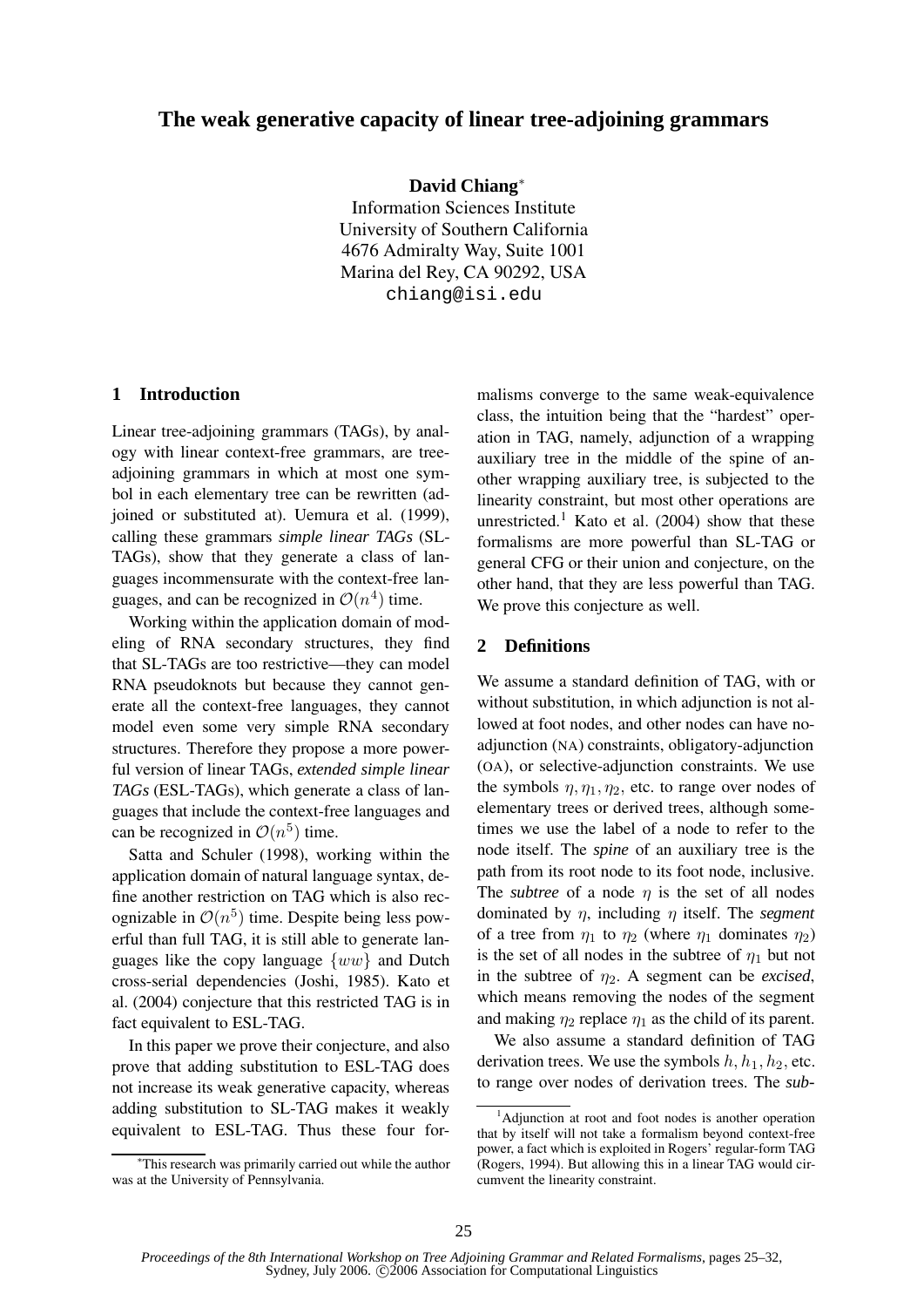*derivation* of h is the subtree of h in the derivation tree. When we cut up derivations into subderivations or segments and recombine them, the edge labels (indicating addresses of adjunctions and substitutions) stay with the node above, not the node below.

Now we define various versions of linear TAG. **Definition 1.** A *right (left) auxiliary tree* is one in which the leftmost (rightmost) frontier node is the

foot node, and the spine contains only the root and foot nodes. A *wrapping auxiliary tree* is one which is neither a left or a right auxiliary tree. **Definition 2.** We say that a node of an elementary

tree is *active* if adjunction is allowed to occur at it, and that a node is *w-active* if adjunction of a wrapping auxiliary tree is allowed to occur at it.

**Definition 3.** A *Satta-Schuler linear treeadjoining grammar* (SSL-TAG) is a TAG with substitution in which:

- 1. In the spine of each wrapping auxiliary tree, there is at most one w-active node.
- 2. In the spine of each left or right auxiliary tree, there are no w-active nodes, nor are there any other adjoining constraints.

**Definition 4.** A *simple linear tree-adjoining grammar* (SL-TAG), with or without substitution, is a TAG, with or without substitution, respectively, in which every initial tree has exactly one active node, and every auxiliary tree has exactly one active node on its spine and no active nodes elsewhere.

**Definition 5.** An *extended simple linear treeadjoining grammar* (ESL-TAG), with or without substitution, is a TAG, with or without substitution, respectively, in which every initial tree has exactly one active node, and every auxiliary tree has exactly one active node on its spine and at most one active node elsewhere.

# **3 Properties**

We now review several old results and prove a few new results relating the weak generative capacity of these formalisms to one another and to (linear) CFG and TAG. These results are summarized in Figure 1.

## **3.1 Previous results**

**Proposition 1 (Uemura et al. 1999).**

$$
Linear\, CFL \subsetneq SL\text{-}TAL
$$

TAL

\n
$$
SSL-TAL = ESL-TAL = (E)SL-TAL + \text{subst}
$$
\n
$$
SL-TAL \cup CFL
$$
\n
$$
SL-TAL \quad \text{CFL}
$$
\n
$$
Linear CFL
$$

Figure 1: Summary of results: an edge indicates that the higher formalism has strictly greater weak generative capacity than the lower.

### **Proposition 2 (Uemura et al. 1999).**

$$
\textit{CFL} \subsetneq \textit{ESL-TAL}
$$

**Proposition 3 (Kato et al. 2004).**

$$
\mathit{CFL} \cup \mathit{SL-TAL} \subsetneq \mathit{ESL-TAL}
$$

**Proposition 4 (Satta and Schuler 1998; Uemura et al. 1999).** *SSL-TAG and ESL-TAG can be parsed in*  $\mathcal{O}(n^5)$  *time.* 

### **3.2 Weak equivalence**

**Proposition 5.** *The following formalisms are weakly equivalent:*

*(i) ESL-TAG*

*(ii) SL-TAG with substitution*

*(iii) ESL-TAG with substitution*

*(iv) SSL-TAG*

*Proof.* We prove this by proving four inclusions.

 $\mathcal{L}(ESL-TAG) \subseteq \mathcal{L}(ESL-TAG + substitution)$ : Trivial.

 $\mathcal{L}(ESL-TAG + substitution) \subseteq \mathcal{L}(SSL-TAG)$ : Trivial.

 $\mathcal{L}(SSL-TAG) \subseteq \mathcal{L}(SL-TAG + substitution)$ : We deal first with the left and right auxiliary trees, and then with off-spine adjunction.

First, we eliminate the left and right auxiliary trees. Since these only insert material to the left or right of a node, just as in tree-insertion grammars (TIGs), we may apply the conversion from TIGs to tree-substitution grammars (Schabes and Waters, 1995), used in the proof of the context-freeness of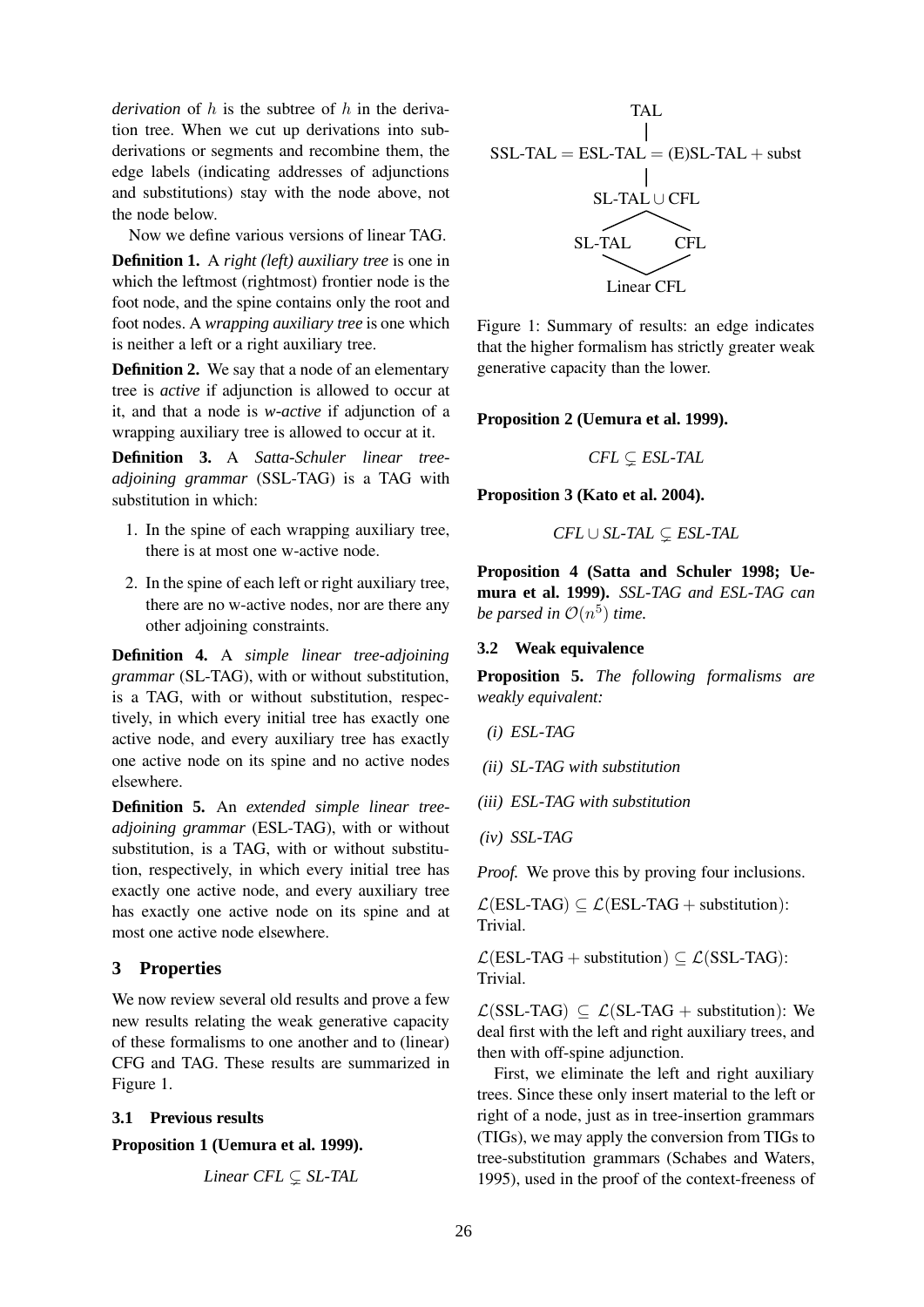

Figure 2: Elimination of left/right auxiliary trees.

TIG.<sup>2</sup> (Step 1a) For each active node X that is not the root of a left or right auxiliary tree, we create four copies of the containing elementary tree with  $X$  altered in the following ways: first, leave  $X$  unchanged; then, add a copy of  $X$  above it, making both nodes no-adjunction nodes, and add a new left sister substitution node labeled  $L_X$  or a new right sister substitution node labeled  $R_X$ , or both. See Figure 2. (Step 1b) For each  $\beta$  that was originally a left (right) auxiliary tree with root/foot label X, relabel the root node as  $L_X(R_X)$  and delete the foot node, and create two copies of the containing elementary tree, one unchanged, and one with a new left (right) sister substitution node. See Figure 2. When the modified  $\beta$  substitutes at one of the new children of an  $\eta$ , the substitution clearly results in the same string that would have resulted from adjoining the original  $\beta$  to  $\eta$ .

This construction might appear incorrect in two ways. First, the new grammar has trees with both an  $L_X$  and an  $R_X$  node corresponding to the same original node, which would correspond to adjunction of two auxiliary trees  $\beta_L$  and  $\beta_R$  at the same node  $X$  in the original grammar. But this new derivation generates a string that was generable in the original grammar, namely by adjoining  $\beta_L$  at X, then adjoining  $\beta_R$  at the root of  $\beta_L$ , which is allowed because the definition of SSL-TAG prohibits adjunction constraints at the root of  $\beta_L$ .

Thus the first apparent problem is really the solution to the second problem: in the original grammar, a left auxiliary tree  $\beta_L$  could adjoin at the root of a right auxiliary tree  $\beta_R$ , which in turn adjoined at a node  $\eta$ , whereas in the new grammar,  $\beta_R$  does not have an  $L_X$  substitution node to allow this possibility. But the same string can be generated by substituting both trees under  $\eta$  in the new grammar. In the case of a whole chain of adjunctions of left/right auxiliary trees at the root of left/right auxiliary trees, we can generate the same string by rearranging the chain into a chain of left auxiliary trees and a chain of right auxiliary trees (which is allowed because adjunction constraints are prohibited at all the roots), and substituting both at  $\eta$ .

(Step 2) Next, we eliminate the case of a wrapping auxiliary tree  $\beta$  that can adjoin at an off-spine node η. (Step 2a) For each active off-spine node  $η$ , we relabel  $\eta$  with a unique identifier  $\hat{\eta}$  and split the containing elementary tree at  $\eta$ :

$$
\vdots \qquad \begin{array}{c}\n\vdots \\
\hat{\eta} \end{array} \Rightarrow \begin{array}{c}\n\vdots \\
T_{\hat{\eta}} \downarrow \\
B_{\hat{\eta}} \\
\vdots\n\end{array}
$$

.

 $2$ This corresponds to Steps 1–4 of that proof (Schabes and Waters, 1995, p. 486). Since that proof uses a more relaxed definition of left and right auxiliary trees, it is probable that SSL-TAG could also be relaxed in the same way.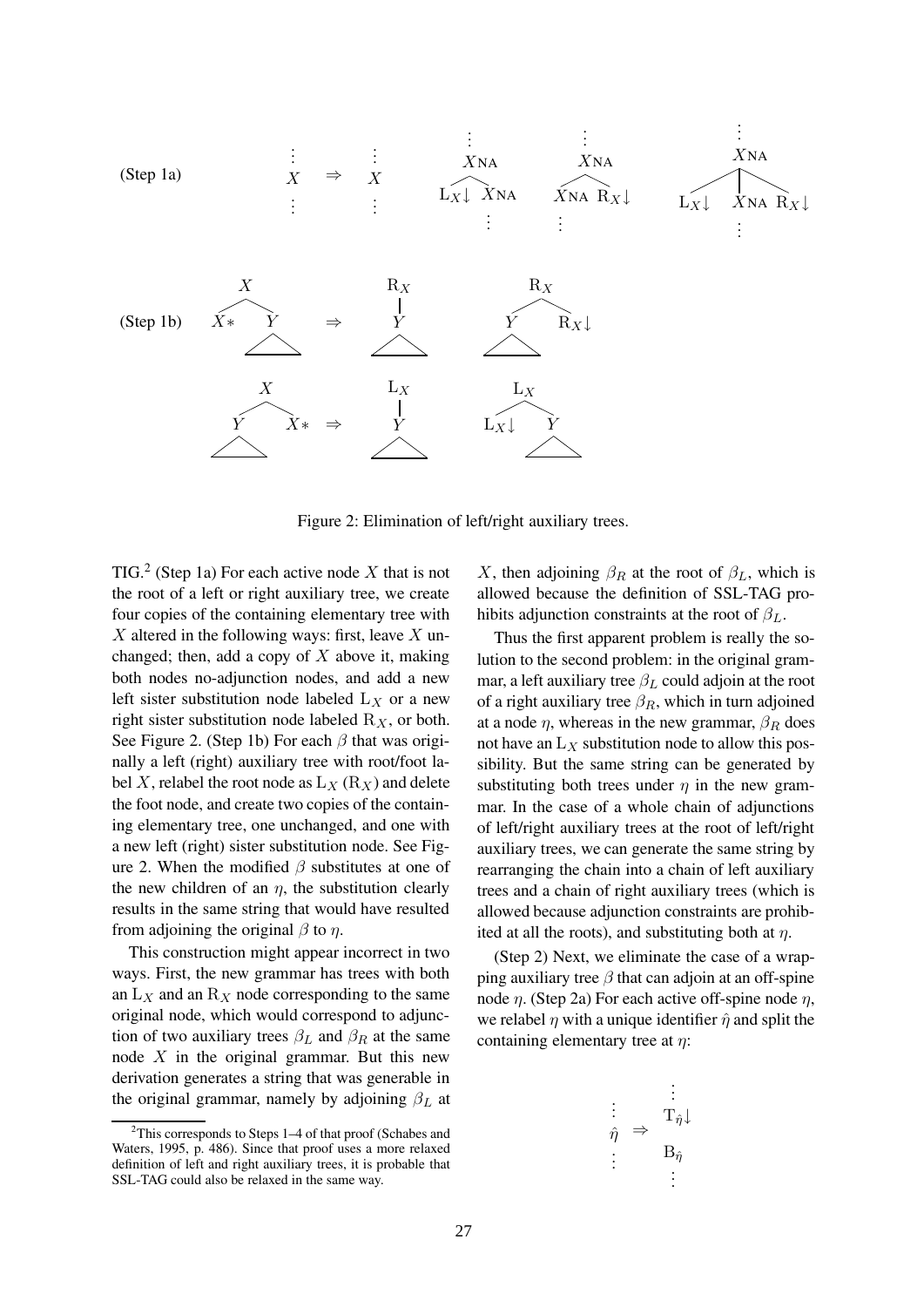(Step 2b) After step 2a has been completed for all nodes  $\eta$ , we revisit each  $\eta$ , and for every wrapping β that could adjoin at η, create a copy of β with root relabeled to  $T_{\hat{\eta}}$  and foot relabeled to  $B_{\hat{\eta}}$ .



Then the original  $\beta$  is discarded. Substituting one of these copies of  $\beta$  at a  $T_{\hat{\eta}}$  node and then substituting a  $B_{\hat{\eta}}$  tree at the former foot node has the same effect as adjoining  $\beta$  at  $\eta$ . Finally, unless  $\eta$ had an obligatory-adjunction constraint, simulate the lack of adjunction at  $\eta$  by adding the initial tree

$$
\mathop{\rm T_{\hat\eta}}_{B_{\hat\eta}\downarrow}
$$

 $\mathcal{L}(SL-TAG + substitution) \subset \mathcal{L}(ESL-TAG)$ : This construction is related to Lang's normal form which ensures binary-branching derivation trees (Lang, 1994), but guarantees that one adjunction site is on the spine and one is off the spine.

(Step 0a) Ensure that the elementary trees are binary-branching. (Step 0b) Add a new root and foot node to every elementary tree:



(Step 1) We transform the grammar so that no auxiliary tree has more than one substitution node. For any auxiliary tree with spine longer than four nodes, we apply the following transformation: target either the active node or its parent, and call it Y. Let  $Z_1$  be the child that dominates the foot node; let  $V_1$  be a fresh nonterminal symbol and insert  $V_1$  nodes above Y and below  $Z_1$ , and excise the segment between the two  $V$  nodes, leaving behind an active obligatory-adjunction node.

If Y has another child, call it  $Z_2$ ; let  $V_2$  be a fresh nonterminal symbol and insert a  $V_2$  node above  $Z_2$ , and break off the subtree rooted in  $V_2$ , leaving behind a substitution node. See Figure 3. This transformation reduces the spine of the auxiliary tree by one node, and creates two new trees that satisfy the desired form. We repeat this until the entire grammar is in the desired form.

(Step 2) Next, we transform the grammar so that no initial tree has more than one substitution node, while maintaining the form acquired in step 1. For any initial tree with height greater than three nodes, we apply the same transformation as in step 1, except that Y is the child of the root node,  $Z_1$ is its left child, and  $Z_2$  is its other child if it exists and is not already a substitution node. See Figure 3. This transformation replaces an initial tree with at most two shorter initial trees, and one auxiliary tree in the desired form. Again we repeat this until the entire grammar is in the desired form.

(Step 3) Finally, we convert each substitution node into an adjunction node (Schabes, 1990). For each substitution node  $\eta$ , let X be the label of  $\eta$ . Relabel  $\eta$  to  $S_X$  with obligatory adjunction and place an empty terminal beneath  $\eta$ .

$$
\begin{array}{ccc}\n\vdots & \vdots & \vdots \\
\downarrow & \Rightarrow & S_X \text{OA} \\
X \downarrow & & \downarrow \\
\epsilon\n\end{array}
$$

For each initial tree with root label  $X$ , convert it into an auxiliary tree by adding a new root node labeled  $S_X$  whose children are the old root node and a new foot node.



 $\Box$ 

#### **3.3 Relation to tree-adjoining languages**

Our second result, also conjectured by Kato et al., is that the weak equivalence class established above is a proper subset of TAL.

**Proposition 6.** *The language*

$$
L = \{ \mathbf{a}_1^r \mathbf{b}_1^p \mathbf{b}_2^p \mathbf{c}_1^q \mathbf{c}_2^q \mathbf{a}_2^r \mathbf{a}_3^r \mathbf{c}_3^q \mathbf{c}_4^q \mathbf{b}_3^p \mathbf{b}_4^p \mathbf{a}_4^r \}
$$

*is in TAL but not ESL-TAL.*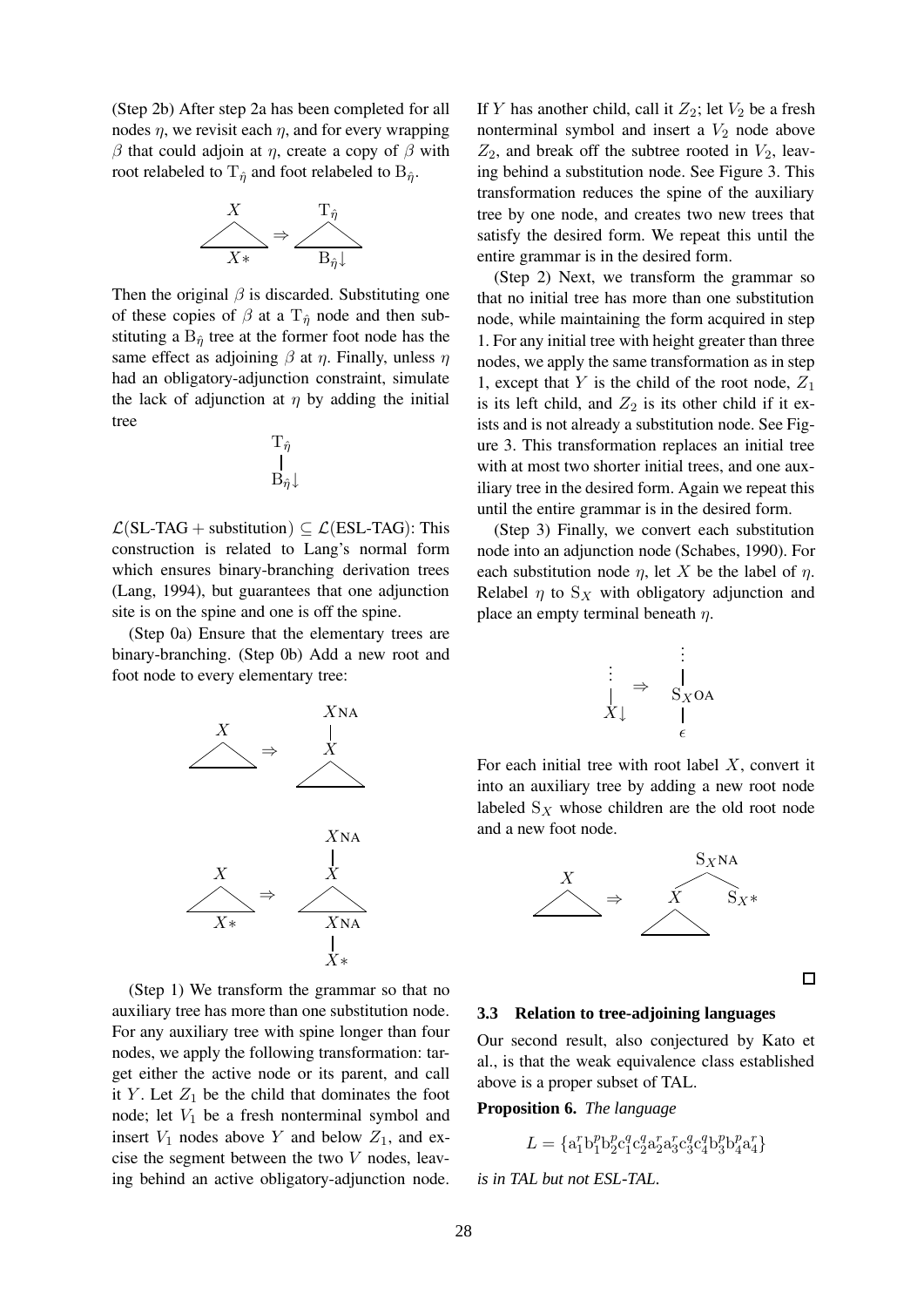

Figure 3: Separation of substitution nodes. Some adjunction constraints are omitted to avoid clutter.

*Proof* ( $L \in TAL$ ). The language is generated by the following TAG:



Before proceeding to the other half of the proof, we define a few useful notions. A *marked string* (as in Ogden's Lemma) over an alphabet  $\Sigma$  is a string over  $\Sigma \times \{0, 1\}$ , where a symbol  $\langle \sigma, 1 \rangle$  is *marked* and a symbol  $\langle \sigma, 0 \rangle$  is not. Marked strings over  $\Sigma$  can be projected into  $\Sigma^*$  in the obvious way and we will talk about marked strings and their projections interchangeably.

A *decomposed string* over Σ is a sequence of strings over  $\Sigma$ , which can be projected into  $\Sigma^*$  by concatenating their members in order, and again we will talk about decomposed strings and their projections interchangeably. In particular, we will often simply write a decomposed string  $\langle w_1, \ldots, w_n \rangle$  as  $w_1 \cdots w_n$ . Moreover, we may use the symbol  $w_i$  to refer to the occurrence of the *i*th member of the decomposition in  $w$ ; for example, if  $w$  is a marked string, we may say that a symbol in  $w_i$  is marked, or if  $w$  is generated by a TAG derivation, we may say that  $w_i$  is generated by some set of nodes in the derivation tree.

The second half of the proof requires a doubledecker pumping lemma.

**Condition 1 (cf. Vijay-Shanker (1987), Theorem 4.7).** Given a language L and a decomposed string  $x_1z x_2 \in L$  with some symbols in  $z$  marked, there exists a decomposition of  $z$  into  $u_1v_1w_1v_2u_2v_3w_2v_4u_3$  such that one of the  $v_i$  contains a mark, and L contains, for all  $k \geq 1$ ,

$$
x_1(u_1v_1^kw_1v_2^ku_2v_3^kw_2v_4^ku_3)x_2
$$

### **Condition 2 (cf. Uemura et al. (1999), Lemma**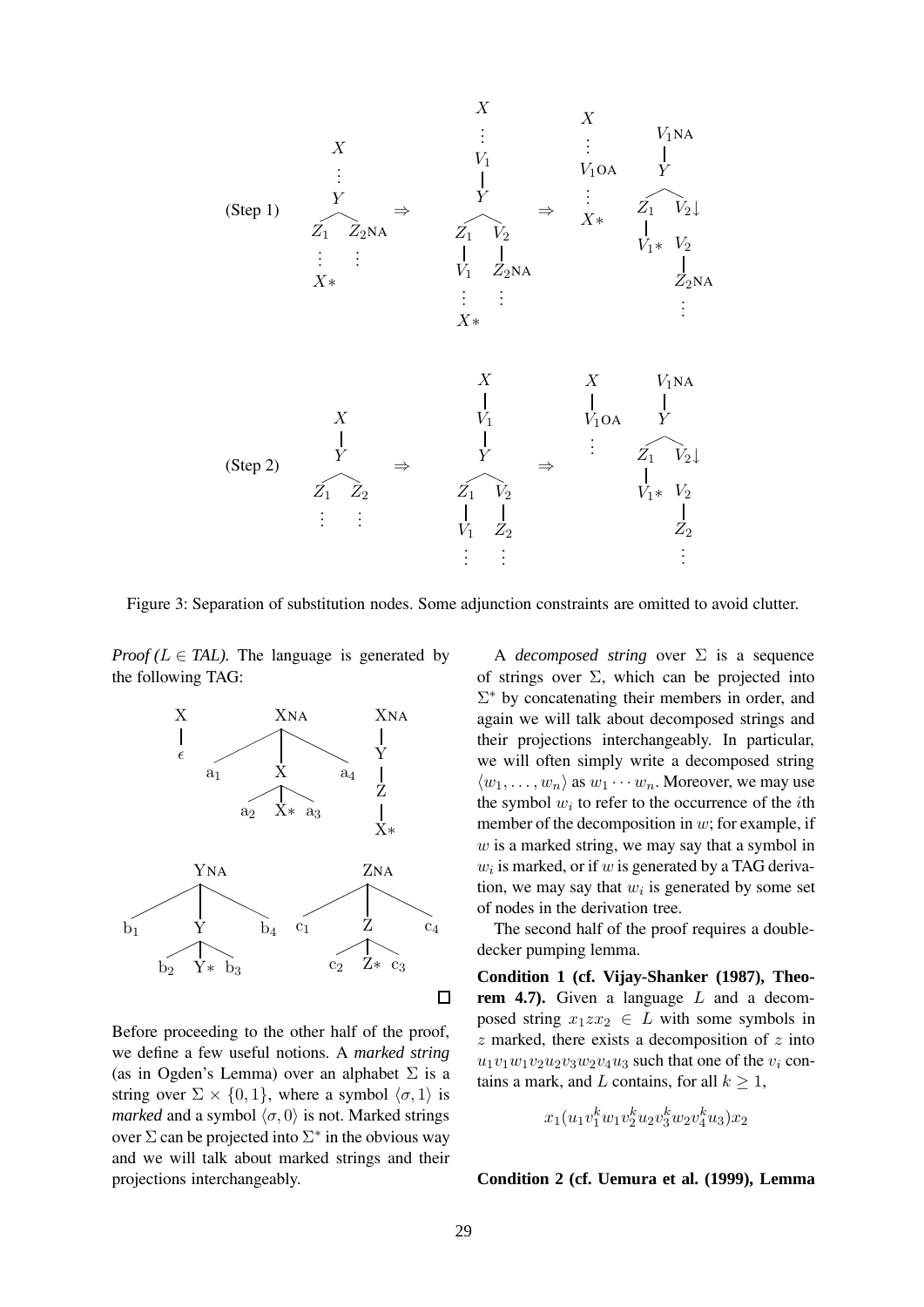**1).** Given a language L and a decomposed string  $x_1z_1z_2x_2z_3z_4x_3 \in L$  with some symbols in one of the  $z_i$  marked, there exist decompositions of the  $z_i$ into  $u_i v_i w_i$  such that one of the  $v_i$  contains a mark, and L contains, for all  $k \geq 1$ ,

$$
x_1(u_1v_1^kw_1)(u_2v_2^kw_2)x_2(u_3v_3^kw_3)(u_4v_4^kw_4)x_3\\
$$

**Lemma 7.** *If* L *is an ESL-TAL, then there exists a constant n such that for any*  $z \in L$  *with n symbols marked, Condition 1 holds of*  $\epsilon \cdot z \cdot \epsilon$ *. Moreover, it holds such that the*  $w_1$  *and*  $w_2$  *it provides can be further decomposed into*  $z_1z_2$  *and*  $z_3z_4$ *, respectively, such that for any marking of* n *symbols of any of the*  $z_j$ *, either Condition 1 holds* of  $z = x_1 z_i x_2$  *(where*  $x_1$  *and*  $x_2$  *are the surrounding context of*  $z<sub>i</sub>$ *) or Condition* 2 *holds of*  $z = x_1z_1z_2x_2z_3z_4x_3$  *(where*  $x_1$ *,*  $x_2$ *, and*  $x_3$  *are the surrounding context of*  $z_1z_2$  *and*  $z_3z_4$ *).* 

*Proof.* Since L is an ESL-TAL, it is generated by some ESL-TAG  $G$ . Let  $k$  be the number of elementary trees in  $G$  and  $t$  be the maximum number of terminal symbols in any elementary tree of G. Then set  $n = 2^{k+1}t$ .

The first invocation of Condition 1 is the TAG version of Ogden's lemma (Hopcroft and Ullman, 1979). To show that it holds, we need to find a path  $P$  in the derivation tree of  $z$  that has a cycle that generates at least one marked symbol. Define a *branch point* to be a node h in the derivation tree such that the marked nodes generated by the subderivation of  $h$  are not all generated by the subderivation of a single child of  $h$ . We seek a P that has at least  $k + 1$  branch points. Start by adding the root of the derivation tree to  $P$ . Thereafter let h be the last node in  $P$ . If h is a leaf, stop; otherwise, add to  $P$  the child of  $h$  whose subderivation generates the most marked symbols. Note that if a branch point in  $P$  generates  $m$  marked symbols, the next branch point generates at least  $\frac{m-t}{2}$ . Our choice of *n* then guarantees that *P* has at least  $k+1$ branch points, at least two of which must correspond to the same auxiliary tree. Call these nodes  $h_1$  and  $h_2$ .

These two nodes divide the derivation up into three phases: first, the derivation segment from the root to  $h_1$ , which we call  $\alpha$  (because it can be thought of as the derived initial tree it generates); then the segment from  $h_1$  to  $h_2$ , which we call  $\beta_1$ (because it can be thought of as the derived auxiliary tree it generates); then subderivation of  $h_2$ , which we call  $\beta_2$ . Note that we can form new valid derivations of G by repeating  $\beta_2$ : that is, in terms of derivation trees, stacking  $\alpha$  on top of one or more copies of  $\beta_1$ , on top of  $\beta_2$ —or in terms of derived trees, repeatedly adjoining  $\beta_1$  into  $\alpha$  and then adjoining  $\beta_2$ .

If  $\beta_2$  adjoins into the spine of  $\beta_1$ , then let  $\langle u_1, u_2, u_3 \rangle$  be the parts of z generated by  $\alpha$ ,  $\langle v_1, v_2, v_3, v_4 \rangle$  the parts generated by  $\beta_1$ , and  $\langle w_1, w_2 \rangle$  the parts generated by  $\beta_2$  (see Figure 4a). Then these new derivations generate the strings  $u_1v_1^kw_1v_2^ku_2v_3^kw_2v_4^ku_3.$ 

But if  $\beta_2$  adjoins at a node to the left of the spine of  $\beta_1$ , then let  $\langle u_1, v_{42}, u_3 \rangle$  be the parts of the z generated by  $\alpha$ ,  $\langle v_1, u_2, v_{41}, v_{43} \rangle$  the parts generated by  $\beta_1$ , and  $\langle w_1, w_2 \rangle$  the parts generated by  $\beta_2$  (see Figure 4b). Then let  $v_2 = v_3 = \epsilon$  and  $v_4 = v_{41}v_{42}v_{43}$ ; the new derivations will generate the strings  $u_1v_1^kw_1v_2^ku_2v_3^kw_2v_4^ku_3$ . The case where  $\beta_2$  adjoins to the right of the spine.

Now we focus attention on  $\beta_2$ . Let S be the longest path of the derivation of  $\beta_2$  containing the root of the derivation and auxiliary trees adjoined at spine nodes. This  $S$  is unique because each spine can only have one active node. Let  $h_3$ be the last node in  $S$ , which divides the derivation of  $\beta_2$  into two phases: the segment from the root to  $h_3$ , which we call  $\beta_{21}$ , and the subderivation of  $h_3$ , which we call  $\beta_{22}$ . This gives a decomposition  $\langle w_1, w_2 \rangle = \langle z_1 z_{21} z_{22}, z_{31} z_{32} z_4 \rangle$ , where  $\beta_{22}$  generates  $z_{21}$  and  $z_{32}$  (see Figure 5). Note that the derivation nodes in  $S$  are the only ones that can generate symbols in  $z_1$ ,  $z_{22}$ ,  $z_{31}$ , and  $z_4$ at once; the other derivation nodes only generate symbols in a single  $z_i$ . We let  $z_2 = z_{21}z_{22}$ and  $z_3 = z_{31}z_{32}$  and hand off the decomposition  $\langle w_1, w_2 \rangle = \langle z_1 z_2, z_3 z_4 \rangle$  to our adversary, who may choose a  $z_i$  and mark n symbols in it.

Then we recapitulate the reasoning above to get a path  $P'$  starting from the root of the derivation of  $\beta_2$  and containing at least  $k + 1$  branch points, two of which correspond to the same auxiliary tree. Call these nodes  $h_4$  and  $h_5$  and the segment between them  $\beta_3$ , and let  $\langle v_1, v_2, v_3, v_4 \rangle$  now stand for the parts of  $\langle w_1, w_2 \rangle$  generated by  $\beta_3$ . Once again, we are going to repeat  $\beta_3$  to generate new derivations, pumping copies of the  $v_i$  into  $\langle w_1, w_2 \rangle$ . But the location of the  $v_i$  depends on  $h_5$ : if  $h_5$  is in S, then the  $v_i$  will appear inside each of the  $z_i$ , satisfying Condition 2. Otherwise, they will all appear inside  $z_i$ .  $\Box$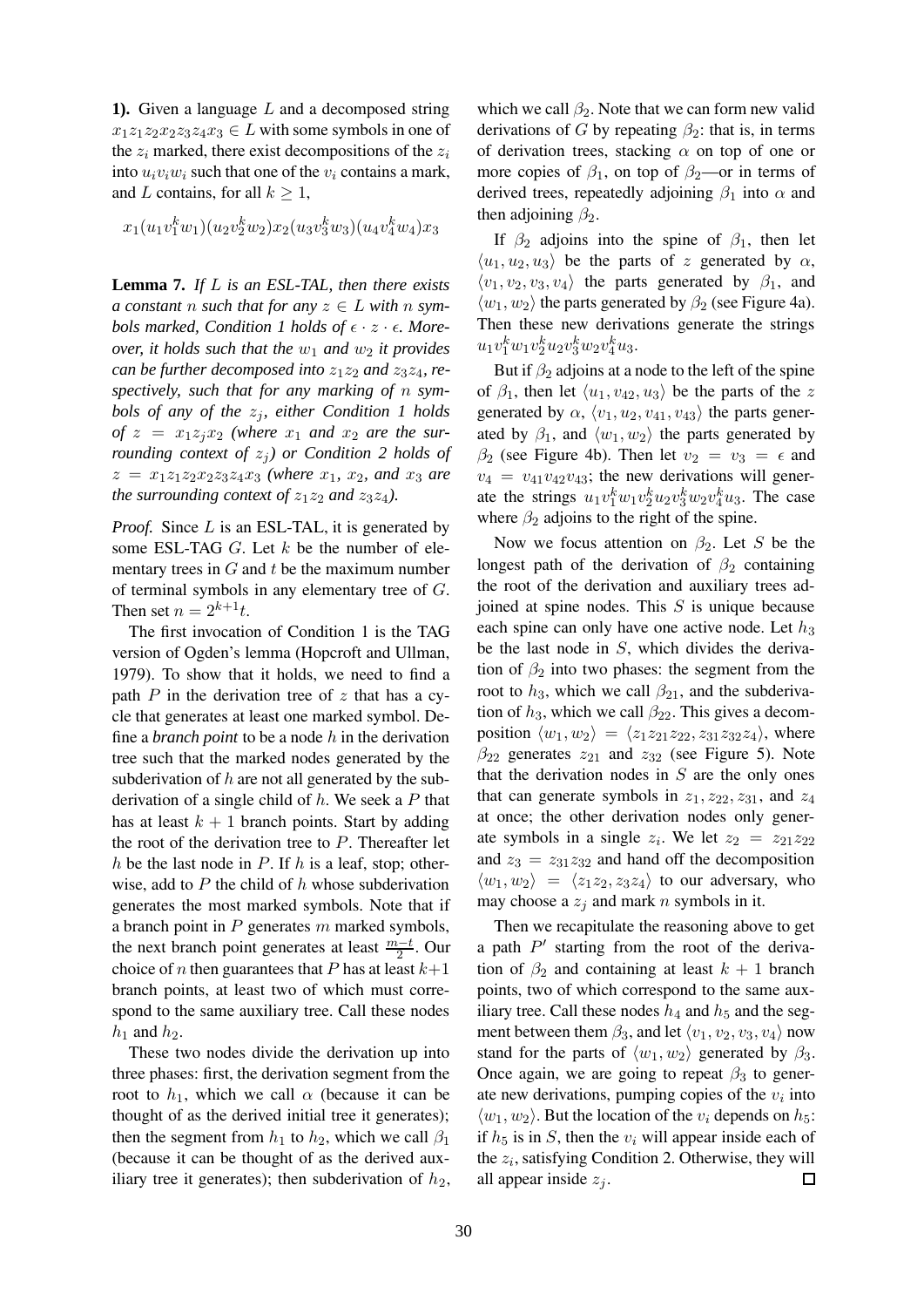

Figure 4: Anatomy of derived tree in proof of Lemma 7.



Figure 5: Anatomy of  $\beta_2$  in proof of Lemma 7.